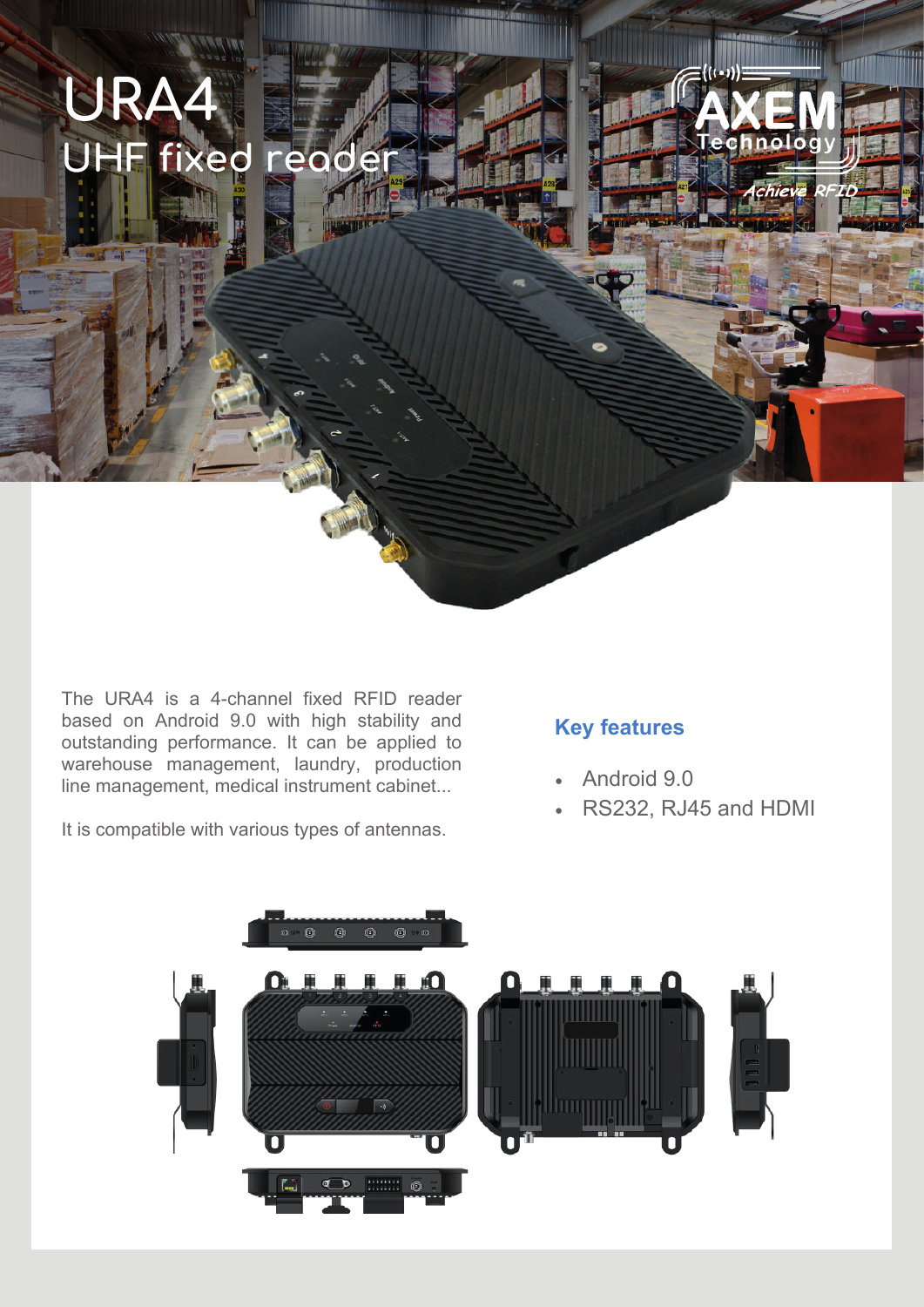# **URA4 UHF fixed reader**



#### **General specifications**

| <b>Operating System</b> | Android 9.0                                                                 |
|-------------------------|-----------------------------------------------------------------------------|
| <b>CPU</b>              | Qualcomm 1.8 GHz Octa-core                                                  |
| Memory                  | 3 GB + 32 GB, option: 2 GB + 16 GB                                          |
| <b>Dimensions</b>       | 214 (L) x 148 (W) x 30 (H) mm                                               |
| Weight                  | 1000g (without antenna)                                                     |
| Material                | Aluminium alloy                                                             |
| Input voltage           | DC $10V - 24V$                                                              |
| Standby current         | $<$ 30 mA                                                                   |
| Work current            | 1300mA +/-5% @ DC 12V Input                                                 |
| Communication interface | 1*RS-232, 1*RJ45, 3*USB2.0 Type A, 1*Type C, USB Host                       |
| Display interface       | HDMI Type A, support 720P                                                   |
| <b>GPIO</b>             | 4 Input optical-couplings, 4 output optical-couplings, isolation, 1 Wiegand |
| Baud rate               | 115200 bps                                                                  |
| Cooling mode            | Air cooling                                                                 |
| Power                   | DC (12V), POE (802.3af 13W), POE+ (802.3at 25.5W)                           |

#### **Developing environment**

| Language                      | Java                                                                                                                                                                                                                                                                                                                                                                                                                    |
|-------------------------------|-------------------------------------------------------------------------------------------------------------------------------------------------------------------------------------------------------------------------------------------------------------------------------------------------------------------------------------------------------------------------------------------------------------------------|
| Tool                          | Eclipse/Android Studio                                                                                                                                                                                                                                                                                                                                                                                                  |
| <b>Wireless communication</b> |                                                                                                                                                                                                                                                                                                                                                                                                                         |
|                               |                                                                                                                                                                                                                                                                                                                                                                                                                         |
| Wifi                          | Support 802.11 a/b/g/n/ac/d/e/h/i/k/r/v,2.4G/5G dualband, IPV4,IPV6;<br>Fast roaming: PMKID caching, 802.11r, OKC<br>Operating Channels: 2.4G(channel 1~13),<br>5G(channel 36,40,44,48,52,56,60,64,100,104,108,112,1<br>16, 120, 124, 128, 132, 136, 140, 149, 153, 157, 161, 165)<br>Security and Encryption: WEP, WPA/WPA2-PSK(TKIP<br>and AES), WAPI-PSK-EAP-TTLS, EAP-TLS, PEAPMSCHAPv2, PEAP-<br>LTS.PEAP-GTC.etc. |

Ethernet 10/100 Base-T Ethernet (RJ45) 3G / 4G WWAN (Europe, Asie) : 2G: 850/900/1800/1900MHz, 3G: CDMA EVDO: BC0, WCDMA: 850/900/1900/2100MHz, TD-SCDMA: A/F(B34/B39), 4G: B1, B3, B5, B7, B8, B20, B38, B39, B40, B41 WWAN (Amérique): 3G: B2/B4/B5, 4G: B2/B4/B5/B7/B12/B13/B17/B28a/B28b

### **User environment**

| Operating temperature | $-25$ °C to +65 °C                   |
|-----------------------|--------------------------------------|
| Storage temperature   | -40 $^{\circ}$ C to +85 $^{\circ}$ C |
| <b>Humidity</b>       | $10\% - 95\%$                        |